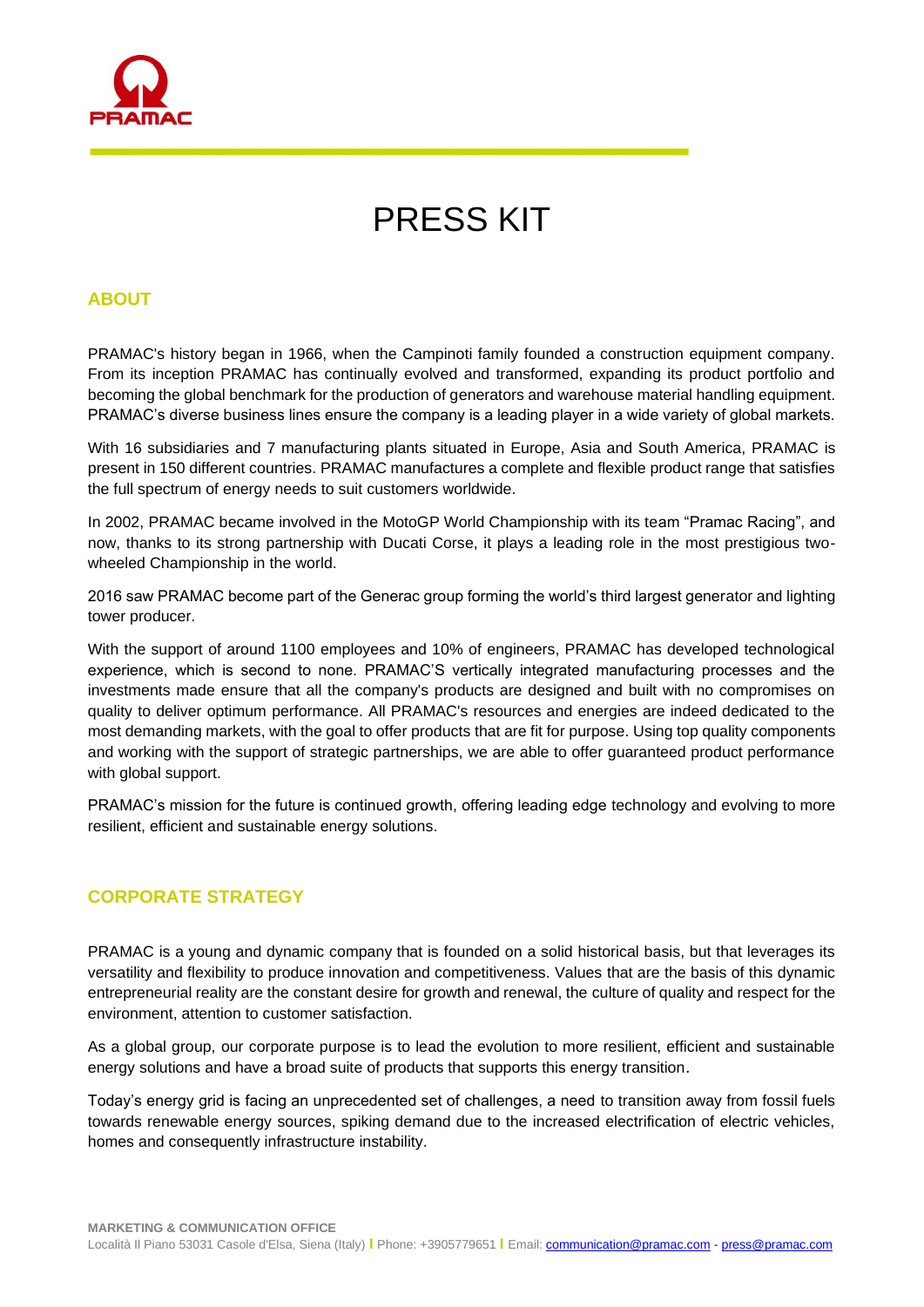

In this phase of global transition from diesel to use of alternative fuels/energy sources, energy storage is the common denominator that enables alternative technologies to be used. These systems deliver clean and efficient energy solutions across a wide range of commercial and domestic applications.

Our solutions are mobile power banks with different enclosures configurations (canopy, container, trailer mounted) for constructions, events, utilities, remote off-grid for commercial and domestic, EV charging. Being a global company, responding to very different scenarios in terms of energy management, PRAMAC will continue to offer solutions for every operational demand, both for Standby and Prime use applications with diesel and gas engine options available. With our industrial natural gas generators, we are able to offer the opportunity, in addition to their use as an emergency standby asset, to be used for self-power generation, lowering or eliminating the peak of consumption from the utility and generating economic advantages for the clients.

# **BUSINESS AREAS**

PRAMAC Business Areas are:

#### **POWER**

In the energy production field, PRAMAC offers solutions for every operational demand, both for Standby and Prime use applications with diesel and gas engine options available. Moreover, PRAMAC industrial natural gas generators offer the opportunity, in addition to their use as an emergency standby asset, to be used for self-power generation, lowering or eliminating the peak of consumption from the utility and generating economic advantages for the clients. As leader in our market, we provide the widest range of hybrid and environmentally friendly power solutions, offering also many configurations for battery energy storage.

PRAMAC classifies its offer in two macro-sectors:

#### HOME & SMALL BUSINESS

PRAMAC's home & small business products include portable generators for professional and semiprofessional use, fuelled by diesel or gas, backup generators and other power equipment.

Our backup generators meet the needs of customers who want to protect their own home, family and business from power outages.

Behind emergency, our battery storage system allows homeowners, or light commercial activities, to store energy and redistribute it during the night, for example. Quality, efficiency and high product standards are achieved through the use of modern design and manufacturing techniques, exceeding international regulations for noise and environmental pollution.

#### BUSINESS & INDUSTRY

PRAMAC proposes a wide offering of products for each business or industrial need, relying on different kinds of fuelling systems:

Commercial & Industrial generators: Diesel, Gas, Telecom, Customized Solution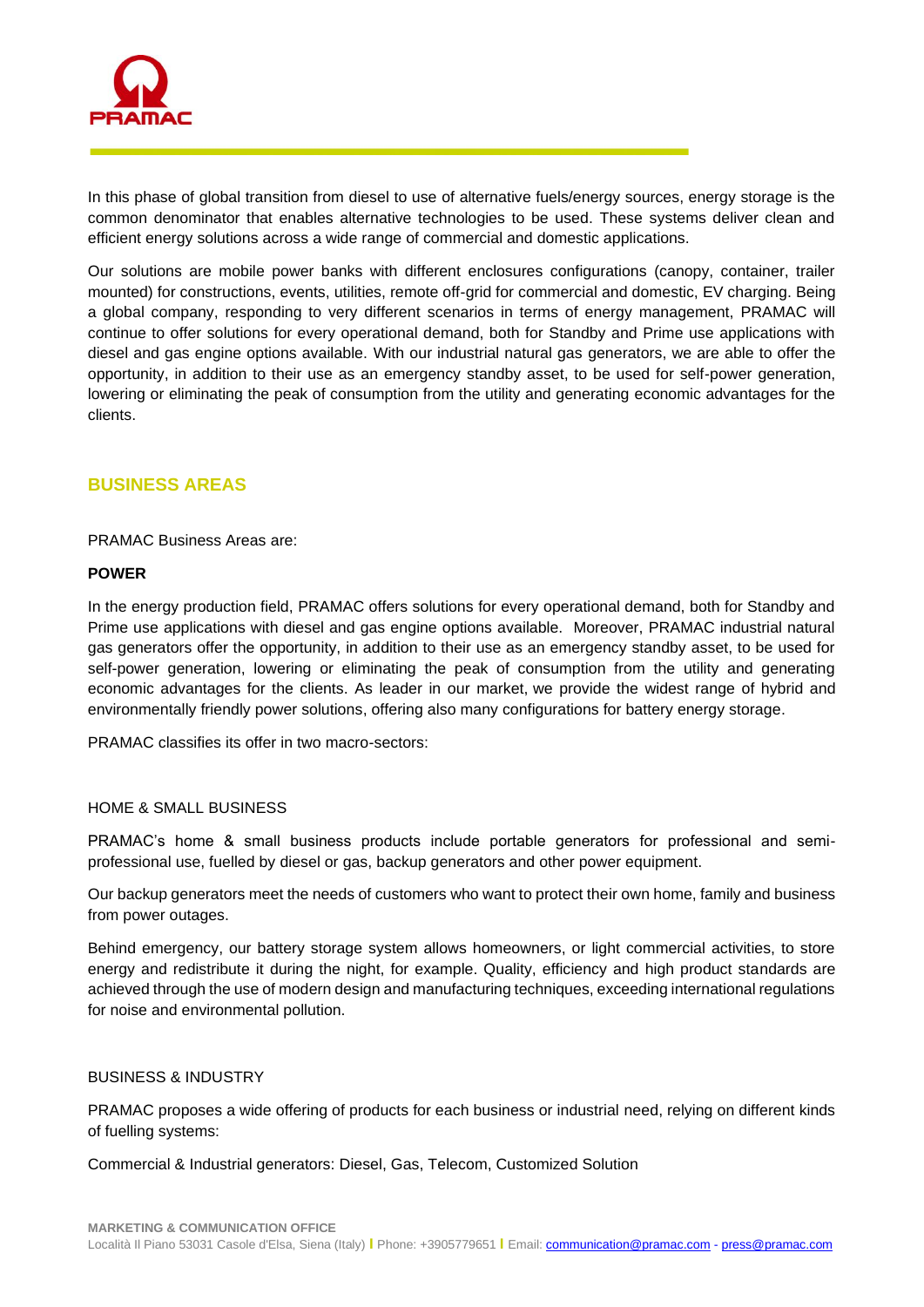

Rental solutions: Mobile generators, Lighting towers and Other mobile products. Among this range Battery energy storage solutions are available as:

- Hybrid, combined with generator, solar or grid
- Stand alone configuration

#### **MATERIAL HANDLING**

PRAMAC manufactures a complete range of warehouse material handling equipment meeting the demands and requirements of customers globally. The fully integrated production and the on-going development of our trucks ensure that the entire range of machines delivers quality and performance. From the lightest duties to the most intense applications, our attention to detail and dedication to innovation guarantee that the entire range of machines comply with all applicable safety regulations. All MHE products are Lifter by Pramac branded and most of them are manufactured in Italy.

#### **SERVICE AND PARTS**

PRAMAC has a strong commitment to Customer Care, demonstrated by the creation of a highly specialized business unit, dedicated to Customer Satisfaction. PRAMAC offers a full range of spare parts and components and have a highly trained after sales team who ensure the first class support of customers worldwide. On our dedicated parts website customers can conveniently place orders and gain direct access to user manuals, technical documentation, S&P catalogues, maintenance programs and price lists.

# **PRAMAC RACING TEAM**

PRAMAC made its debut in motorcycling, in 2002, with the launch of its own MotoGP team. In 2005, Pramac Racing begun its long and successful partnership with Ducati.

Pramac Racing's competitive spirit has earned the team some significant results, among which stands out the winning of the much-coveted "Best Independent Team" title for the 2018 MotoGP season. The 2020 MotoGP season has seen the Pramac team riders line up on the grid with Ducati Desmosedici GP20 official bikes but the season 2021 has been the richest in terms of awards:

- Pramac Racing Team, Best Independent MotoGP Team 2021
- Johann Zarco, Best Independent MotoGP Rider 2021
- Jorge Martin , Rookie of the Year 2021
- Ducati with Pramac Racing Team, Constructor Champions 2021

The 2021 MotoGP was indeed a successful year, which ended with 8 total podiums for Pramac Racing (1 victory, 5-second places and, 2 third place), and 5 pole positions (1 for Zarco and 4 for Jorge Martin).